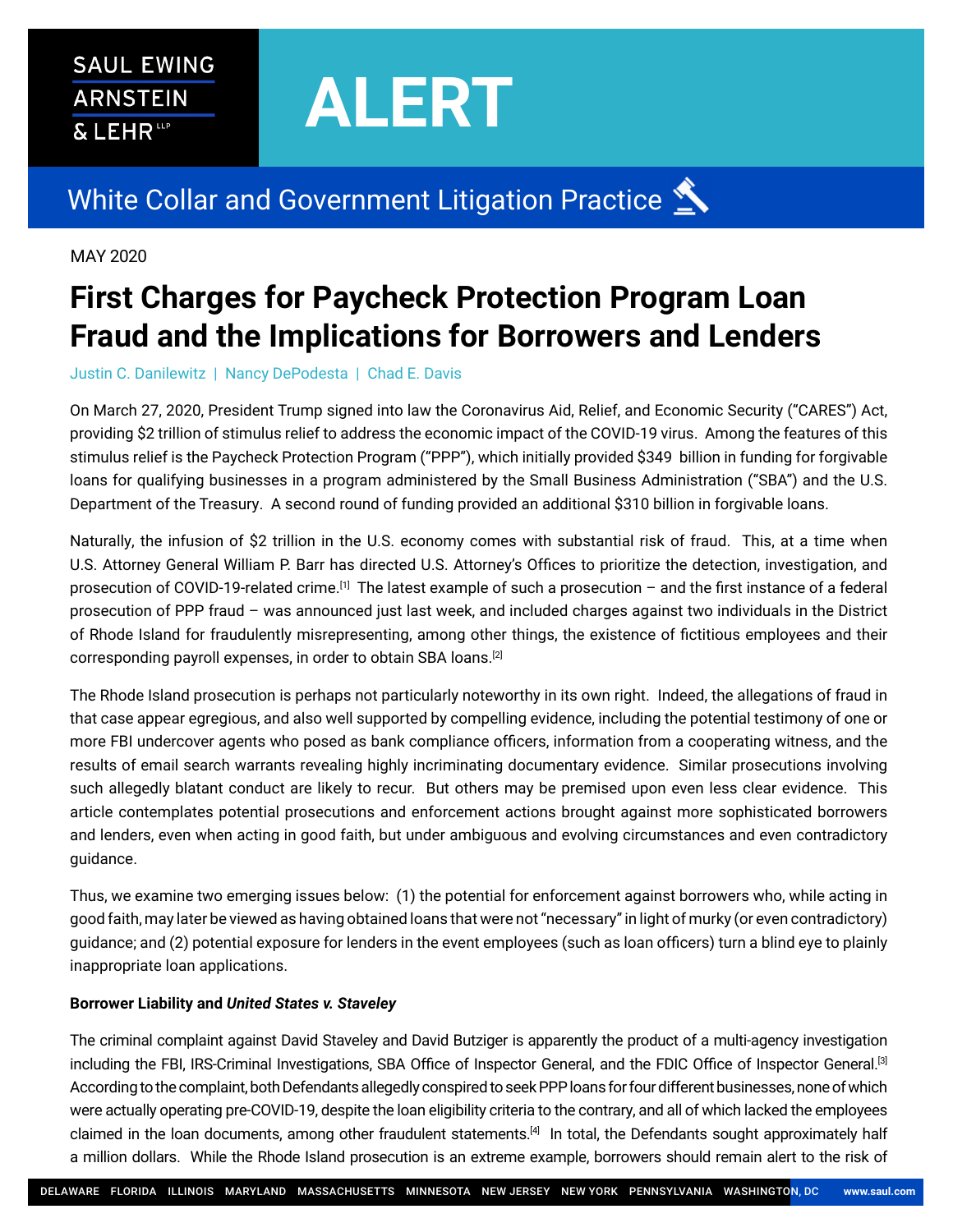SAUL EWING **ARNSTEIN** & LEHR'

#### **WHITE COLLAR AND GOVERNMENT LITIGATION PRACTICE**

**ALERT**

potential enforcement actions in connection with PPP loans even when acting in good faith.

For example, as our Firm has noted in a prior client alert,<sup>[5]</sup> the borrowers are required to initial, among a host of other certifications, that "[c]urrent economic uncertainty makes this loan request *necessary* to support the ongoing operations of the Applicant."[6] As the SBA advised in guidance initially issued on April 23, 2020, "borrowers must certify in *good faith* that the PPP loan is necessary" and in so certifying "take into account their current business activity and their ability to access other sources of liquidity sufficient to support their ongoing operations in a manner that is not significantly detrimental to the business."[7]

But in the wake of widely publicized examples of large institutions taking advantage of loans,<sup>[8]</sup> the SBA offered the additional guidance that, "it is unlikely that a public company with substantial market value and access to capital markets will be able to make the required certification in good faith, and such a company should be prepared to demonstrate to SBA, upon request, the basis for its certification."<sup>[9]</sup> (Somewhat confusingly, however, the very same paragraph of the guidance notes that "the CARES Act suspends the ordinary requirement that borrowers must be unable to obtain credit elsewhere (as defined in section 3(h) of the Small Business Act)," even while requiring the good faith certification to necessity.[10]) The SBA also offered a limited safe harbor to applicants who acquired SBA loans but returned them by a specific date. That date was originally May 7, but was subsequently extended to May 14 (the date by which the SBA said it would offer further guidance on the necessity certification, which was ultimately released on May 13<sup>[11]</sup>), and most recently has been extended to May 18.[12]

On May 13, 2020, the SBA offered new guidance on what it would deem a "necessary" loan.<sup>[13]</sup> Specifically, the updated guidance provides a broad safe harbor with respect to loans with a principal amount of less than \$2 million. (Recall that, as prior guidance made clear, a borrower's loan forgiveness application will automatically trigger an audit of loans valued in an amount greater than \$2 million, and in some cases loans in other amounts.<sup>[14]</sup>) The new quidance states. in relevant part: "[a]ny borrower that, together with its affiliates, received PPP loans with an original principal amount of less than \$2 million will be deemed to have made the required certification concerning the necessity of the loan request in good faith."[15] Notably, the updated guidance also states, "given the large volume of PPP loans, this approach will enable SBA to conserve its finite audit resources and focus its reviews on larger loans, where the compliance effort may yield higher returns."[16]

On first appearance, this seems likely to increase the risk of fraud. Borrowers would do well to treat the SBA's linedrawing as a matter of administrative convenience to the agency, not as a blank check for borrowers to obtain loans without a bona fide necessity. To be sure, as a matter of administrative discretion SBA has now said that loans of less than \$2 million are unlikely to be audited. But other agencies and the U.S. Department of Justice in particular may well treat the new guidance as merely establishing a *presumption* of necessity. That presumption unquestionably makes difficult, if not impossible, prosecutions based solely upon improper necessity certifications. But other risks remain, including prosecutions brought for bank fraud where other false statements in loan applications can be proved.

The updated guidance also makes clear that "borrowers with loans greater than \$2 million that do not satisfy this safe harbor may still have an adequate basis for making the required good-faith certification, based on their individual circumstances in light of the language of the certification and SBA guidance." $[17]$  With respect to these larger borrowers receiving greater than \$2 million in loans, the SBA also advises:

If SBA determines in the course of its review that a borrower lacked an adequate basis for the required certification concerning the necessity of the loan request, SBA will seek repayment of the outstanding PPP loan balance and will inform the lender that the borrower is not eligible for loan forgiveness. If the borrower repays the loan after receiving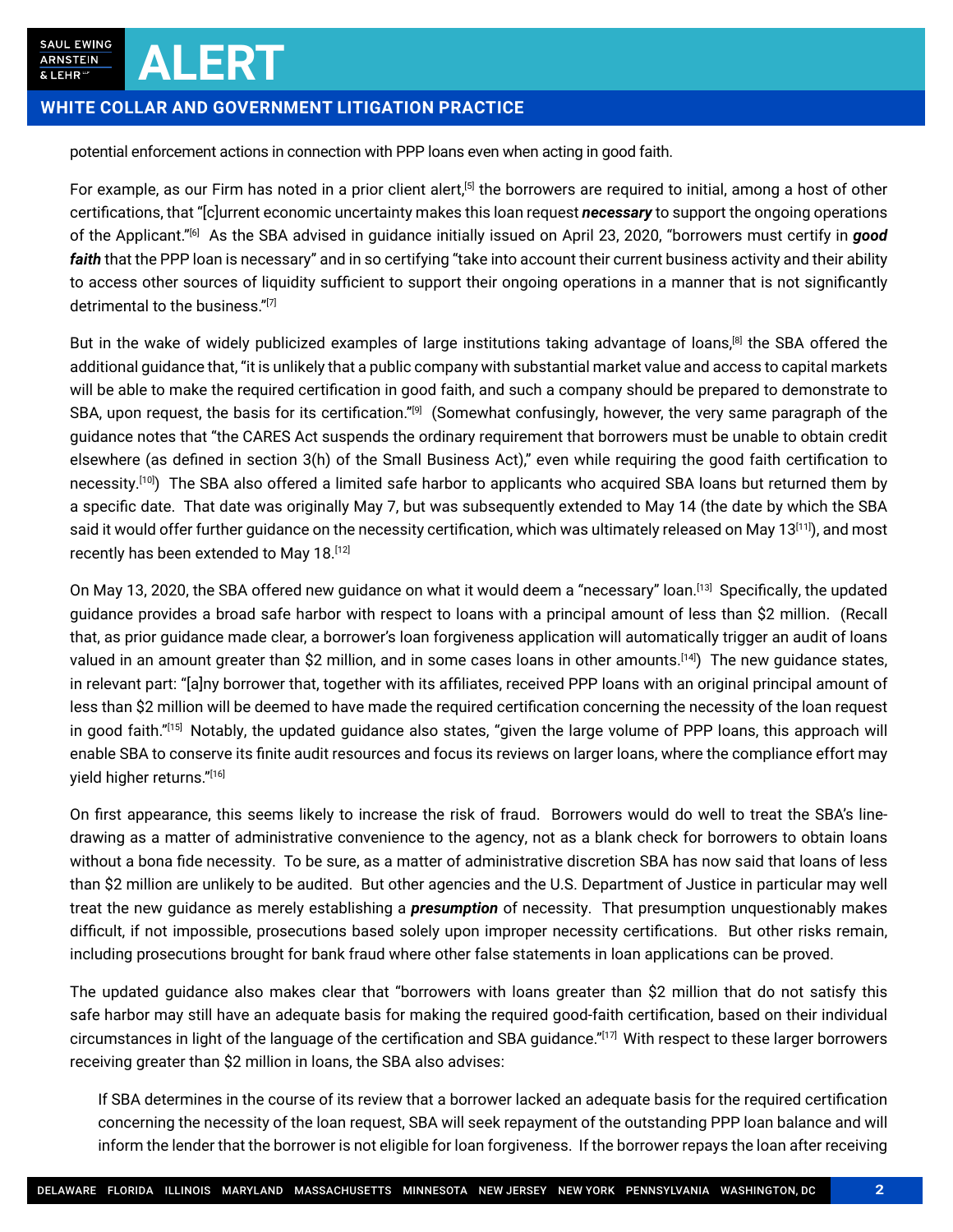### **WHITE COLLAR AND GOVERNMENT LITIGATION PRACTICE**

**ALERT**

notification from SBA, SBA will not pursue administrative enforcement or referrals to other agencies based on its determination with respect to the certification concerning necessity of the loan request.<sup>[18]</sup>

This too may offer an incentive for larger borrowers to obtain funds with no clear necessity (i.e., the availability of other sources of liquidity) and seemingly with little risk of negative consequences. But this would also be mistaken. After all, although the SBA may not pursue enforcement action or a criminal referral, criminal authorities may discover such improper loan applications independently, and not view them quite so charitably. In addition, borrowers should be mindful that the SBA's "frequently asked questions" guidance explicitly states that it does not carry the force of law.[19]

In sum, the latest SBA guidance reduces  $-$  but does not eliminate entirely  $-$  the risk to borrowers regarding their good faith certification to necessity. And it does nothing to allay concerns if false statements are made regarding a host of other PPP loan application certifications and requirements. Thus, large and small borrowers alike should still give careful thought to their need for SBA loans, and how they will demonstrate such necessity in the event of a later inquiry or audit. They must do so, furthermore, in light of still evolving guidance from the SBA that is also somewhat contradictory. Borrowers should document efforts to obtain alternate financing or liquidity from other sources, and preserve documentary evidence of the results of those efforts. Similarly, borrowers should maintain accurate books and records on the disposition of loan proceeds received in order to be able to demonstrate that funds were ultimately used for their intended purpose.

In addition to the latest guidance on necessity certifications, which may make it harder for prosecutors to charge borrowers with making improper necessity certifications, the subjectivity of the necessity requirement (even as applied to amounts above the \$2 million threshold) may make criminal convictions more difficult, given the requirement of proof of intent, and the need for the government to sustain its burden of proof "beyond a reasonable doubt." Even so, the risk of prosecution has not vanished, nor the risk of civil penalties (provable under a lower, "preponderance of the evidence" standard), and the financial costs, distraction and negative publicity of an investigation, even one that is ultimately exonerating. Borrowers should continue to work closely with legal counsel to ensure compliance with loan requirements.

#### *Potential Lender Liability*

The current Interim Rules and guidance place the burden on borrowers to provide accurate disclosures to lenders. Indeed, the guidance states that lenders are entitled to rely upon the representations of the borrowers.<sup>[20]</sup> Notwithstanding this reassurance, lenders should not expect blanket immunity for potential knowing and intentional misconduct or willful blindness on the part employees (e.g., loan officers) who process improper or ineligible loan applications. And under longstanding criminal law governing the vicarious liability of entities such as corporations, a corporation can be criminally liable for the acts of its employees when those employees are acting within the scope of their employment and at least in part for the benefit of their employer.<sup>[21]</sup>

Overall, if lenders rely in good faith upon the representations and certifications of applicants, and follow applicable Bank Secrecy Act and other regulatory requirements, the exposure of lenders may be limited. Notwithstanding this fact, lenders should continue to apply the same high compliance standards to ensure that employees do not willfully ignore certifications known to be untrue or that at least seem highly implausible.

For example, Interim Finalized Rule 3.b states the following regarding lender underwriting obligations:

What do lenders have to do in terms of loan underwriting? Each lender shall i. Confirm receipt of borrower certifications contained in Paycheck Protection Program Application form issued by the Administration; ii. Confirm receipt of information demonstrating that a borrower had employees for whom the borrower paid salaries and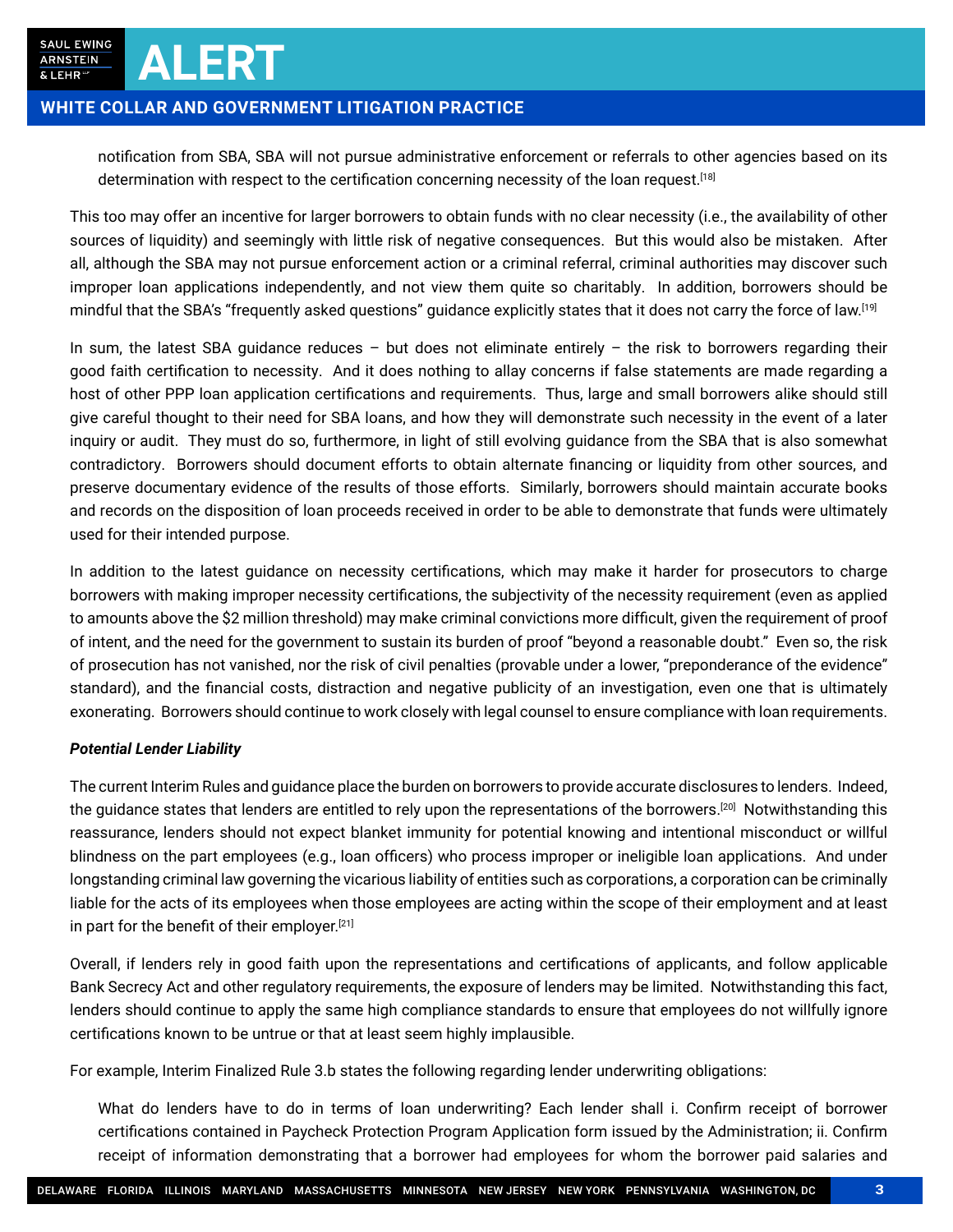#### **WHITE COLLAR AND GOVERNMENT LITIGATION PRACTICE**

**ALERT**

payroll taxes on or around February 15, 2020; iii. Confirm the dollar amount of average monthly payroll costs for the preceding calendar year by reviewing the payroll documentation submitted with the borrower's application; and iv. Follow applicable [Bank Secrecy Act and implementing regulations] requirements.<sup>[22]</sup>

Items i and ii only require the bank to "[c]onfirm receipt." On first appearance, item iii requires a bank to do more. However, recent SBA guidance confirms "the lender [is not required] to replicate every borrower's calculations."[23] It further states, "[p]roviding an accurate calculation of payroll costs *is the responsibility of the borrower*, and the borrower attests to the accuracy of those calculations on the Borrower Application Form."[24] However, the same quidance seems not to relieve lenders of responsibility entirely, and requires lenders to conduct a "good faith review." And even though such review may be minimal, a lender who becomes aware of a borrower's errors, or a "material lack of substantiation" in the borrower's supporting materials, "should work with the borrower to remedy the issue":

*Lenders are expected to perform a good faith review, in a reasonable time, of the borrower's calculations and supporting documents concerning average monthly payroll cost. For example, minimal review of calculations based on a payroll report by a recognized third-party payroll processor would be reasonable. In addition, as the PPP Interim Final Rule indicates, lenders may rely on borrower representations, including with respect to amounts required to be excluded from payroll costs.*

*. . .*

#### *If the lender identifies errors in the borrower's calculation or material lack of substantiation in the borrower's supporting documents, the lender should work with the borrower to remedy the issue.[25]*

This language suggests that lenders are not merely acting as passive conduits for the government's distributions of loan proceeds. Rather, lenders are expected to exercise some minimal level of good judgment and good faith. When acting accordingly, lenders will benefit from the SBA's deference in several ways, including in the assumption that it is not a lender's responsibility to make an independent determination on applicable "affiliation rules," and that they can instead rely on the borrower's certification.<sup>[26]</sup> Lenders are also protected by "hold harmless" language with respect to their reliance on borrower's certifications when it is time to "forgive" a PPP loan.<sup>[27]</sup>

A lender's exercise of good faith could be tested in any number of scenarios. For example, borrowers must certify that "[d]uring the period beginning on February 15, 2020 and ending on December 31, 2020, [they have] not and will not receive another loan under the Paycheck Protection Program."[28] If the loan officer is not actually aware of the applicant's receipt of a prior loan, but through a series of key strokes could query a database to determine this fact, the lender could perhaps incur liability for failing to do so.

Thus, lenders should not abandon the traditional "know your customer" protocols and other compliance procedures with which financial institutions are familiar. And lenders, like borrowers, should also take note that the SBA's "frequently asked questions" quidance makes clear that it does not carry the force of law.<sup>[29]</sup>

#### *Conclusion*

The unprecedented scale of the CARES Act stimulus, and the dire need of many businesses for the lifeline the PPP offers, creates conditions ripe for fraud. Although liability is most likely to arise on the side of borrowers, given the deferential approach to lenders, lenders themselves are not without some degree of risk. Indeed, the Special Inspector General overseeing 2008 financial crisis relief packages ("SIGTARP") recovered \$900 million in fiscal 2019 year alone.<sup>[30]</sup> And SIGTARP data reveals 430 individuals were charged criminally, including 105 bankers indicted, 92 bankers convicted,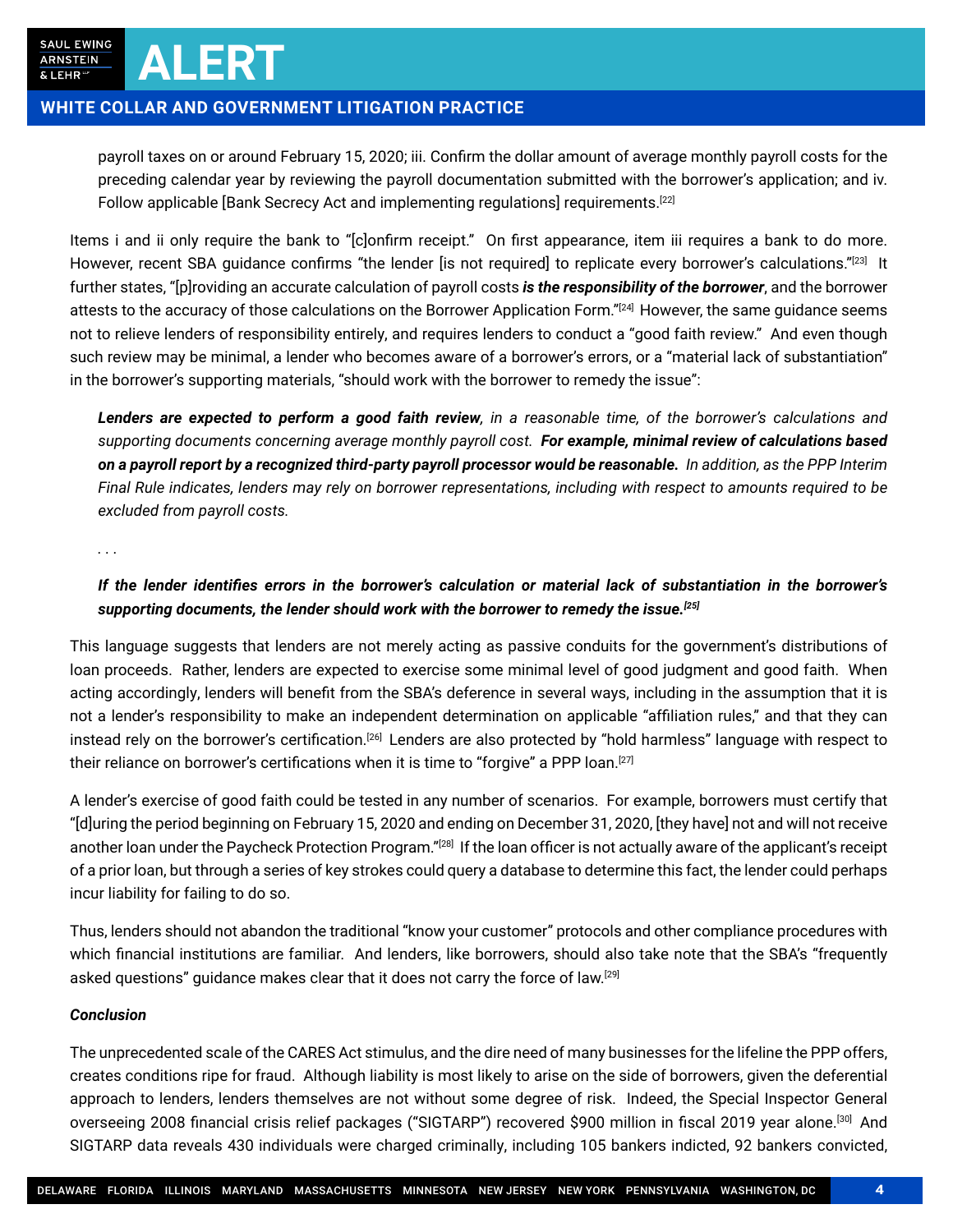SAUL EWING **ARNSTEIN** & LEHR

## **WHITE COLLAR AND GOVERNMENT LITIGATION PRACTICE**

**ALERT**

and 76 bankers sentenced to imprisonment.[31] A significant number of borrowers were also charged and convicted in SIGTARP-related investigations.<sup>[32]</sup> The prospect of some enforcement actions being brought against borrowers and lenders under the CARES Act seems likely.

As noted in an earlier client alert,<sup>[33]</sup> the CARES Act seeks to prevent fraud through creation of the Special Inspector General for Pandemic Recovery and the Pandemic Response Accountability Committee akin to SIGTARP. Both CARES Act oversight elements are well-funded and broadly empowered to pursue potential fraudulent activity.<sup>[34]</sup> It should not surprise anyone if CARES Act prosecutions of borrowers and lenders alike increase in time. Borrowers and lenders should therefore be forewarned and forearmed.

- *1. See* Memorandum of U.S. Attorney General William P. Barr to U.S. Attorneys (Mar. 16, 2020) ("Every U.S. Attorney's Office is . . . hereby directed to prioritize the detection, investigation, and prosecution of all criminal conduct related to the current pandemic.").
- *2. See* Press Release, U.S. Dep't of Justice, *Two Charged in Rhode Island with Stimulus Fraud* (May 5, 2020), *available* at [https://](https://www.justice.gov/opa/pr/two-charged-rhode-island-stimulus-fraud) [www.justice.gov/opa/pr/two-charged-rhode-island-stimulus-fraud](https://www.justice.gov/opa/pr/two-charged-rhode-island-stimulus-fraud); *see* also Criminal Compl., *United States v. Staveley, Mag. No. 20-34* (D.R.I. May 4, 2020).
- *3. See* Press Release, *U.S. Dep't of Justice, Two Charged in Rhode Island with Stimulus Fraud* (May 5, 2020), *available* at [https://](https://www.justice.gov/opa/pr/two-charged-rhode-island-stimulus-fraud) [www.justice.gov/opa/pr/two-charged-rhode-island-stimulus-fraud](https://www.justice.gov/opa/pr/two-charged-rhode-island-stimulus-fraud).
- 4. Id.
- 5. Judith B. Kassel, *SBA Clarifies Certification Regarding Necessity Of Loan Companies May Repay Loans By May 7 Without Adverse Consequences, available* at [https://www.saul.com/publications/alerts/sba-clarifies-certification-regarding-necessity](https://www.saul.com/publications/alerts/sba-clarifies-certification-regarding-necessity-loan-%E2%80%93-companies-may-repay-loans-may-7-without)[loan-%E2%80%93-companies-may-repay-loans-may-7-without](https://www.saul.com/publications/alerts/sba-clarifies-certification-regarding-necessity-loan-%E2%80%93-companies-may-repay-loans-may-7-without).
- *6. Small Business Administration Paycheck Protection Program Borrower Application Form at 2* (emphasis added), *available* at [https://www.sba.gov/document/sba-form-2483-paycheck-protection-program-borrower-application-form.](https://www.sba.gov/document/sba-form-2483-paycheck-protection-program-borrower-application-form)
- 7. Department of the Treasury, *"Paycheck Protection Program Loans: Frequently Asked Questions"* (hereinafter "SBA FAQ") at Question 31 (last updated May 13, 2020) (emphasis added), *available* at [https://home.treasury.gov/system/files/136/](https://home.treasury.gov/system/files/136/Paycheck-Protection-Program-Frequently-Asked-Questions.pdf) [Paycheck-Protection-Program-Frequently-Asked-Questions.pdf](https://home.treasury.gov/system/files/136/Paycheck-Protection-Program-Frequently-Asked-Questions.pdf).
- 8. Those large institutions that applied for, received, and later returned SBA funding, reportedly include the National Basketball Association team the L.A. Lakers, Ruth's Chris Steak House, and Shake Shack.
- *9. Answer to SBA FAQ 31.*
- *10. Id.*
- *11. Id. at Question 43.* The SBA had said it would imminently offer further guidance on criteria relating to necessity in an Interim Final Rule. See Small Business Administration, 13 CFR Part 120, Docket No. SBA-2020-0026, RIN 3245-AH41, Business Loan Program Temporary Changes; Paycheck Protection Program – Requirements – Extension of Limited Safe Harbor with Respect to Certification Concerning Need for PPP Loan Request (May 8, 2020), *available at* [https://www.sba.gov/document/](https://www.sba.gov/document/policy-guidance--ppp-interim-final-rule-extension-limited-safe-harbor-respect-certification-concerning-need-ppp-loan) [policy-guidance--ppp-interim-final-rule-extension-limited-safe-harbor-respect-certification-concerning-need-ppp-loan](https://www.sba.gov/document/policy-guidance--ppp-interim-final-rule-extension-limited-safe-harbor-respect-certification-concerning-need-ppp-loan) ("SBA, in consultation with the Department of the Treasury, will issue additional guidance before May 14, 2020 concerning how SBA will review the required certification to help PPP borrowers evaluate whether they may have misunderstood or misapplied the statutory certification standard.").
- *12. See* Answer to SBA FAQ 47 (May 13, 2020) ("SBA is extending the repayment date for this safe harbor to May 18, 2020, to give borrowers an opportunity to review and consider FAQ #46.").
- *13. Id.* at Question 46.
- 14. "To further ensure PPP loans are limited to eligible borrowers in need, the SBA has decided, in consultation with the Department of the Treasury, that it will review all loans in excess of \$2 million, in addition to other loans as appropriate, following the lender's submission of the borrower's loan forgiveness application. Additional guidance implementing this procedure will be forthcoming." Answer to SBA FAQ 39.
- *15. Id.*
- *16. Id.*